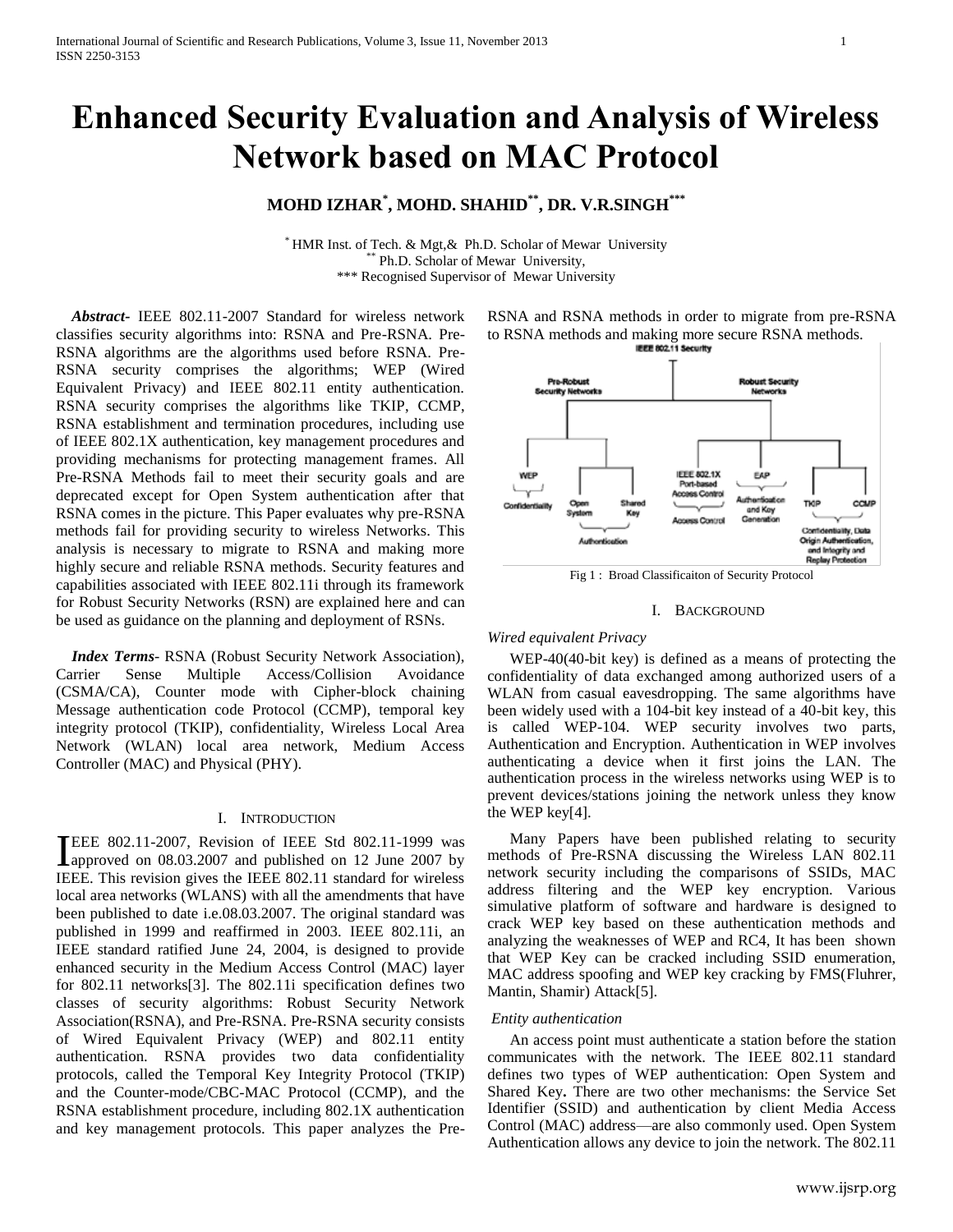client **authentication process** consists of the following transactions:

1. Probe request: Client broadcasts a probe request frame on every channel.

2. Probe Response: Access points within range respond with a probe response frame.

Open and shared key Authentication: Once the client determines the optimal access point to connect to, it moves to the authentication phase of 802.11 network access which is of two types Open Authentication and Shared key Authentication.

3. Authentication request: The client decides which access point (AP) is the best for access and sends an authentication request

4. Authentication Response: The access point will send an authentication reply

5. Association request: Upon successful authentication, the client will send an association request frame to the access point

6. Association response: The access point will reply with an association response

7. The client is now able to pass traffic to the access point



Fig 2 : 802.11 Client Authentication Process

Shared Key Authentication requires that the station and the access point have the same WEP key to authenticate. Turn on the wireless station. The station listens for messages from any access points that are in range. The station finds a message from an access point that has a matching SSID.



Fig 3 : WEP Shared Authentication

- **1.** The station sends an authentication request to the access point.
- **2.** Wireless access point sends 128 bit random challenge in text to the requesting station.
- **3.** The station sends an association request to the access point. The station uses its configured 64-bit or 128-bit default key to encrypt the challenge text, and it sends the encrypted text to the access point
- **4.** The access point decrypts the encrypted text using its configured WEP key that corresponds to the station's default key. The access point compares the decrypted text with the original challenge text. If the decrypted text matches the original challenge text, then the access point and the station share the same WEP key, and the access point authenticates the station. The access point associates with the station.

**5.** The station can now communicate with the Ethernet network through the access point.



Fig 4 :WEP Authentication

### *Temporal Key Integrity Protocol*

Wired Equivalent Privacy (WEP) was developed in order to secure wireless networks and provide security equivalent to the one that could be expected from a wired network. When WEP failed miserably to deliver the required security, the Temporal Key Integrity Protocol (TKIP) was built around WEP to fix its flaws and provide backwards compatibility with older equipment. Much resources and money were invested into upgrading old WEP networks to TKIP[7]. The TKIP is a cipher suite enhancing the WEP protocol on pre-RSNA hardware. TKIP modifies WEP.

IEEE Std 802.11i-2004, it was an amendment to IEEE Std 802.11™, 1999 Edition (Reaff 2003) as amended by IEEE Stds 802.11a™-1999, 802.11b™-1999,802.11b™-1999/Cor 1-2001, 802.11d™-2001, 802.11g-2003, and 802.11h-2003], amendment 6: Medium Access Control (MAC) Security Enhancements, 23 July 2004. This amendment defines TKIP and CCMP, which provide more robust data protection mechanisms than WEP affords. It introduces the concept of a security association into IEEE 802.11 and defines security association management protocols called the 4-Way Handshake and the Group Key Handshake. Also, it specifies how IEEE 802.1X may be utilized by IEEE 802.11 LANs to effect authentication[8].

# *Counter Mode with Cipher Block Chaining(CBC) Message Authentication Code(MAC) Protocol (CCMP)*

Counter Mode with Cipher Block Chaining Message Authentication Code Protocol (CCMP) is an encryption protocol that forms part of the 802.11i standard for wireless local area networks (WLANs), particularly those using WiMax technology. CCMP was the second security protocol introduced as a replacement for WEP in the 802.11i amendment CCMP made from scratch using the modern AES block cipher. CCMP is based on the CCM of the AES encryption algorithm. CCM combines CTR for confidentiality and CBC-MAC for authentication and integrity. CCM protects the integrity of both the MPDU Data field and selected portions of the IEEE 802.11 MPDU header.

CCM is a generic authenticate-and-encrypt block cipher mode. CCM is only defined for use with 128-bit block ciphers, such as AES. For the generic CCM mode there are two parameter choices. The first choice is M, the size of the authentication field. The choice of the value for M involves a trade-off between message expansion and the probability that an attacker can undetectably modify a message. Valid values are 4, 6, 8, 10, 12, 14, and 16 octets. The second choice is L, the size of the length field. This value requires a trade-off between the maximum message size and the size of the Nonce[10].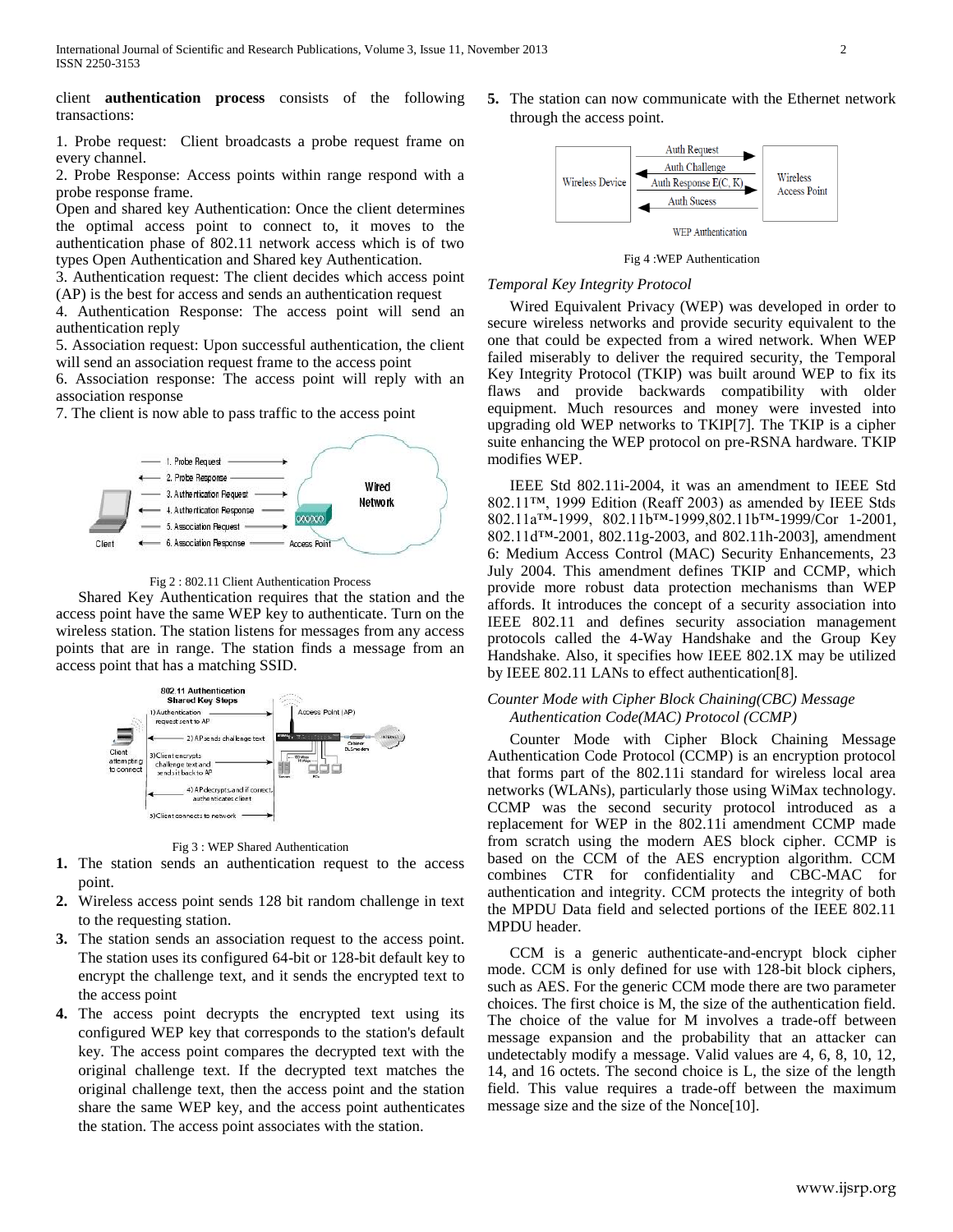# II. SERVICES AND METHODS

Network security is mostly achieved through the use of cryptography, a science based on abstract algebra. But here the term is used to refer to the science and art of transforming messages to make them secure and immune to attacks from the point of view of security of Wireless Technology[11]. There are different kinds of security algorithm or cryptography techniques broadly, classified as symmetric & asymmetric key cryptography algorithms. They are further classified as stream cipher and block cipher. DES(Data Encryption Standard) and AES (Advanced Encryption Standard*)* ciphers are referred to as block ciphers because they divide the plaintext into blocks and use the same key to encrypt and decrypt the blocks.

The purpose of the paper is to evaluate these different security algorithms, RSNA and Pre-RSNA algorithms. However the RSA( named for its inventors Rivest, Shamir, and Adleman) is the most common asymmetric key(Public Key) algorithm is used, while the research activity may include EIGamal another asymmetric-key algorithm and its difference with the RSA. There are different software development kit available used for developing & evaluating such algorithms such as C++, java & matlab.



Fig 5 : Encryption Algorithms Classification

#### *Cryptography Services*

Cryptography has several applications in network security. Cryptography can provide five services. Four of these are related to the message exchange. The fifth is related to the entity trying to access a system for using its resources. IEEE Std 802.11 provides the ability to protect the contents of messages. This functionality is provided by the data confidentiality service. IEEE Std 802.11 provides three cryptographic algorithms to protect data traffic: WEP, TKIP, and CCMP. That means one can use the devices conforming this IEEE standard or WPA2 devices for security evaluation purpose.



Fig 6 : Cryptography Services

#### *Security Services*

Cisco, netgear devices are available for such conformity one can create scenario and can check the security practically as per requirement. Besides the security methods may include the simulator such as NS2, Matlab, Qualnet and/or Opnet for evaluation purpose. The specific aspects of this paper is to investigate earlier security aspect called pre-RSNA within the framework of main objectives i.e. RSNA in order to develop a Secure Model for Wireless Local Area Network.

#### III. RESULTS AND DISCUSSIONS

Earlier various attacks have been shown at WEP. When WEP failed to deliver the Security, the Temporal Key Integrity Protocol (TKIP) was built around WEP to fix its flaws and provide backwards compatibility with older equipment. On November 8, 2008, German researchers released a paper demonstrating a practical attack against the Temporal Key Integrity Protocol (TKIP) encryption algorithm used to secure Wi-Fi networks that are certified for Wi-Fi Protected Access (WPA). Motoral inc 2008 analyzed and recommends that enterprises must use AES-CCMP encryption with their WPA or WPA2 deployments. Motorola WLAN infrastructure is fully certified for AES-CCMP. [16] Counter Mode with Cipher Block Chaining Message Authentication Code Protocol (CCMP) is an encryption protocol that forms part of the 802.11i standard for wireless local area networks (WLANs), particularly those using WiMax technology. Various Papers has been published for analyzing CCMP.

Wireless LAN deployments should be made as secure as possible. Standard 802.11 securities are weak and vulnerable to numerous network attacks. CERT-In Monthly Security Bulletin-February 2012 reports that 95 security incidents were reported to CERT-In from various National/ International agencies. As shown in the figure 7, 44% incidents related to Phishing were reported in this month. Other reported incidents include 22 % Virus/Malicious Code ,03 % unauthorized scanning , 31 % incidents related to technical help under the Others category. 2460 Indian websites were defaced during February 2012[24].



**Fig 7 : Security Threats shown by CERT-In**

CERT-In Website Intrusion and Malware Propagation : is tracking malicious URLs on regular basis. In the month, February 2012, CERT-In tracked 475 websites infected with malicious contents. A user visiting these URLs is redirected to malicious sites which downloading malicious code such as virus, worm, trojan. keylogger, rootkit on to the user's computer[24].